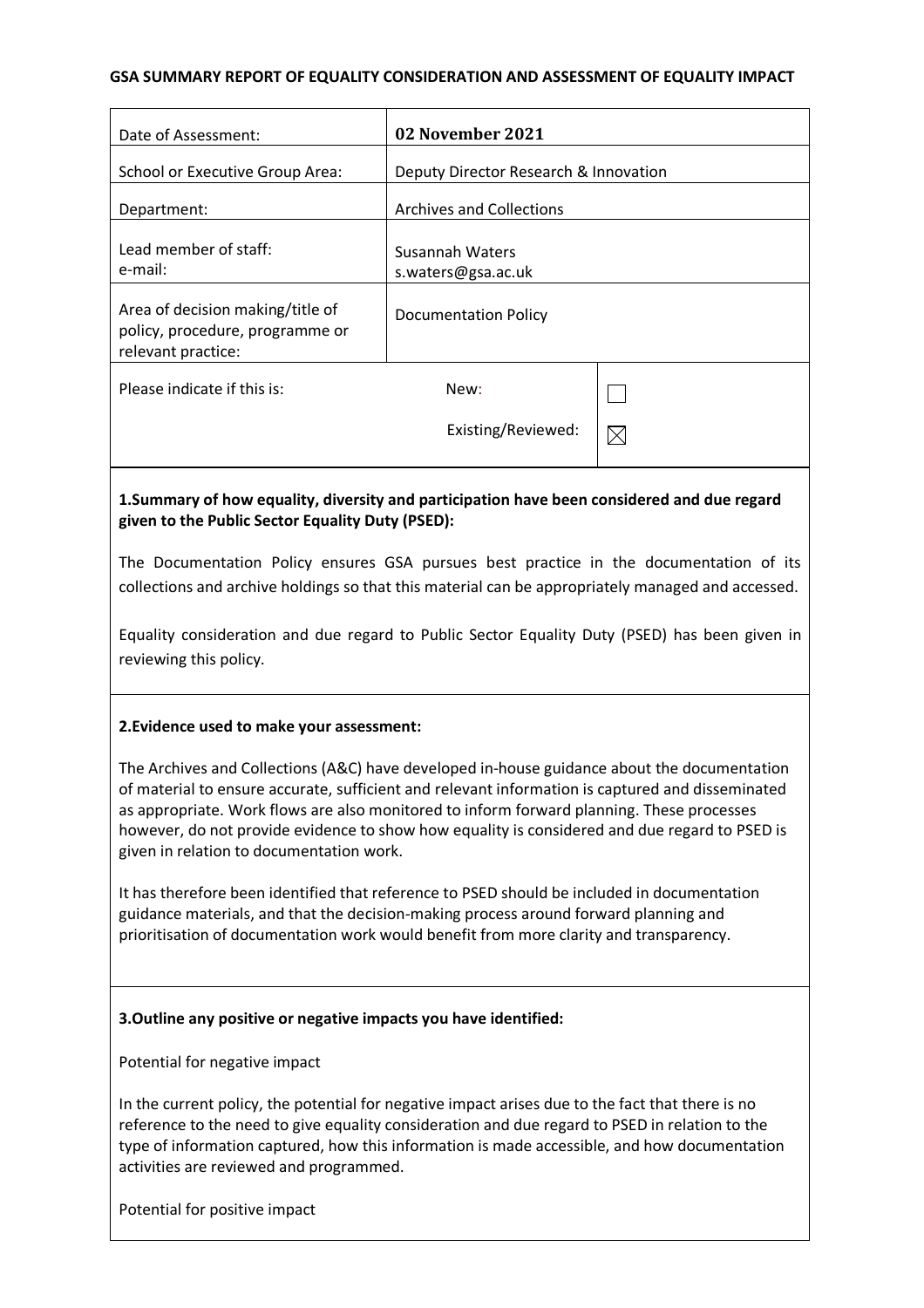If equality consideration and due regard to PSED is included in documentation guidelines (e.g. around what information is captured, what terminology and language is used, and how this information is presented to users), there is potential for positive impact as this will support the creation of relevant and accessible documentation about the holdings for stakeholders, and will enable staff to assess the use of the collections in relation to equality impact.

For example, catalogue descriptions are currently tagged with key words to enable users to find relevant information more easily. However, at the moment, key words relating to protected characteristics such as LGBTQ, BAME, Women's History etc. either don't exist or have not been used to their full potential (i.e. there is a need to identify relevant material and tag it accordingly). This means that these areas of the A&C's holdings are 'hidden' from staff and potential users, and that the management of them, and access to them is hindered.

It has been identified that in order to ensure relevant terminology is used, there is a need to consult with a wide range of stakeholders. Working with stakeholders and sharing information about documentation activities will help to identify relevant terms and areas of the collection that need further documentation. This may in turn promote greater understanding and engagement with the holdings and reduce barriers to access.

It has also been recognised that some items in the collection may cause offense or distress to users due to (i) imagery or wording that may have historically been more acceptable or commonplace but which is now offensive, and (ii) due to potentially sensitive subject areas (e.g. violence, nudity), that have been addressed by the artists represented in the holdings. In order to reduce the potentially negative impact of such material, information will be included in the A&C catalogue to alert users to its existence and explain its context.

Although updating documentation guidelines can be completed in a relatively short time frame, reviewing current catalogue entries and documenting uncatalogued material will be an ongoing, long-term task. The Archives and Collections are committed to transparency in this work and will explain gaps in documentation, and disseminate information about activities currently underway to address such gaps through the A&C website, blog and social media channels.

Embedding equality impact into the decision-making process around documentation planning, and into the reporting and monitoring of this work will provide evidence and promote informed decision making in regard to PSED. Currently, the prioritisation of material for cataloguing projects is mainly based on the current documentation status of the collection (i.e. is it catalogued or not), and the current user demand. The relevance of the material to protected characteristics and its potential to increase access to these groups is not considered. Going forward, this factor will be included in the planning process to ensure the documentation of collections supports access for a wide range of stakeholders and not just current users.

If the above actions are undertaken, there is potential for documentation work to enhance access and reduce barriers to the School's heritage.

| <b>Protected Characteristic</b> | Action                          | Impact                           |
|---------------------------------|---------------------------------|----------------------------------|
| Age                             | Review cataloguing key words to | Positive - makes information in  |
|                                 | include terms relating to       | the holdings relating to         |
| Disability                      | protected characteristics e.g.  | protected characteristics easier |
|                                 | LGBTQ, Black History, Women's   | to find, engages stakeholders in |
| Race                            | History etc. Work with          | documentation processes.         |
|                                 | stakeholders to ensure          |                                  |
| <b>Religion and Belief</b>      | terminology is relevant.        |                                  |
|                                 |                                 |                                  |

Overview of actions in relation to protected characteristics: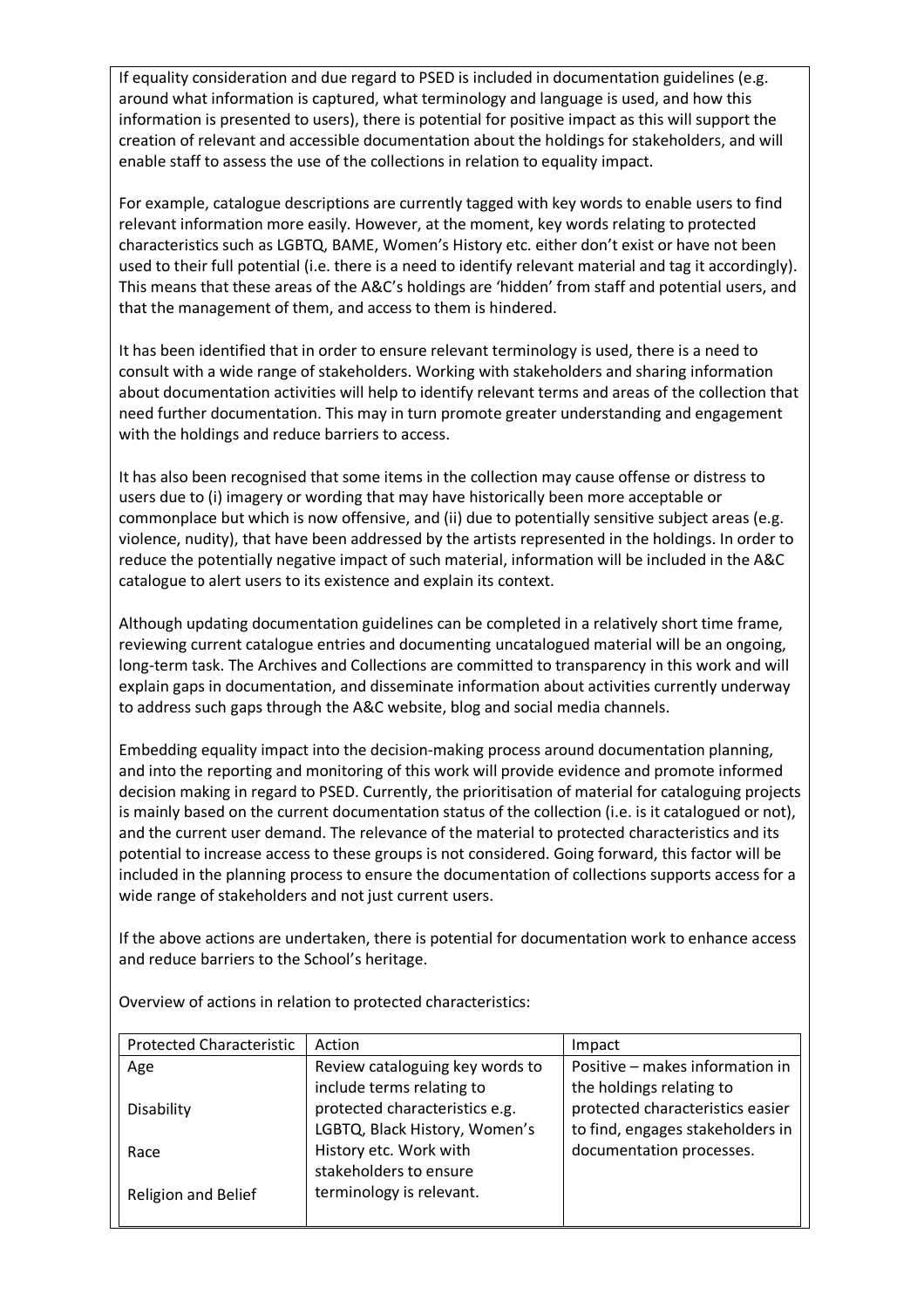| Pregnancy and<br>Maternity<br>Marriage and Civil<br>Partnership<br>Gender Reassignment<br>(including Trans and<br>Non-Binary)<br>Sex<br><b>Sexual Orientation</b> | Explain on catalogue homepage<br>that the holdings may contain<br>some material (imagery and<br>wording) which could cause<br>offense due to the way protected<br>characteristics are represented;<br>and provide contextual<br>information within the catalogue<br>for such material.                                                 | Reduces negative impact by<br>providing users with an<br>explanation of A&C holdings in<br>advance of them accessing the<br>online catalogue, and supports<br>positive impact by (i)<br>facilitating the interpretation of<br>this information within its<br>historic context and (ii) clearly<br>distinguishing between these<br>terms/images and current day<br>practice. |
|-------------------------------------------------------------------------------------------------------------------------------------------------------------------|----------------------------------------------------------------------------------------------------------------------------------------------------------------------------------------------------------------------------------------------------------------------------------------------------------------------------------------|-----------------------------------------------------------------------------------------------------------------------------------------------------------------------------------------------------------------------------------------------------------------------------------------------------------------------------------------------------------------------------|
|                                                                                                                                                                   | Explain on the catalogue<br>homepage that the holdings also<br>contain material that may be<br>deemed as of a sensitive nature<br>(e.g. images of nudity), and which<br>may cause offense or distress to<br>some users. Explain why this<br>material is part of the holdings<br>(e.g. tradition of life drawing at UK<br>art schools). | Reduces negative impact by<br>providing users with an<br>explanation of our holdings in<br>advance of them accessing the<br>online catalogue, and supports<br>positive impact facilitating the<br>interpretation of this<br>information within a wider<br>context.                                                                                                          |
|                                                                                                                                                                   | Explain on website/catalogue<br>where gaps in documentation<br>relating to protected<br>characteristics exist and steps<br>being taken to address this.<br>Disseminate further information<br>about such activities via website,<br>blog and social media.                                                                             | Reduces negative impact by<br>acknowledging improvements<br>need to be made and outlining<br>what work is taking place to<br>address this.                                                                                                                                                                                                                                  |
|                                                                                                                                                                   | Include relevance of material to<br>protected characteristics as a<br>factor in documentation planning<br>and cataloguing prioritisation<br>(alongside collection needs and<br>current user demands).                                                                                                                                  | Potentially positive as material<br>relating to protected<br>characteristics is more likely to<br>be prioritised for cataloguing<br>going forward and in turn<br>cataloguing will make this<br>material more accessible.                                                                                                                                                    |
| Disability                                                                                                                                                        | Online resources meet The Public<br><b>Sector Bodies (Websites and</b><br><b>Mobile Applications) Accessibility</b><br><b>Regulations</b>                                                                                                                                                                                              | Positive – ensures online<br>information is more accessible<br>to people with disabilities.                                                                                                                                                                                                                                                                                 |
|                                                                                                                                                                   | Information offered in<br>alternative formats as<br>required                                                                                                                                                                                                                                                                           | Positive - provides<br>documentation in alternative<br>formats to support accessibility<br>for people with disabilities (e.g.<br>audio or brail versions of<br>written documentation)                                                                                                                                                                                       |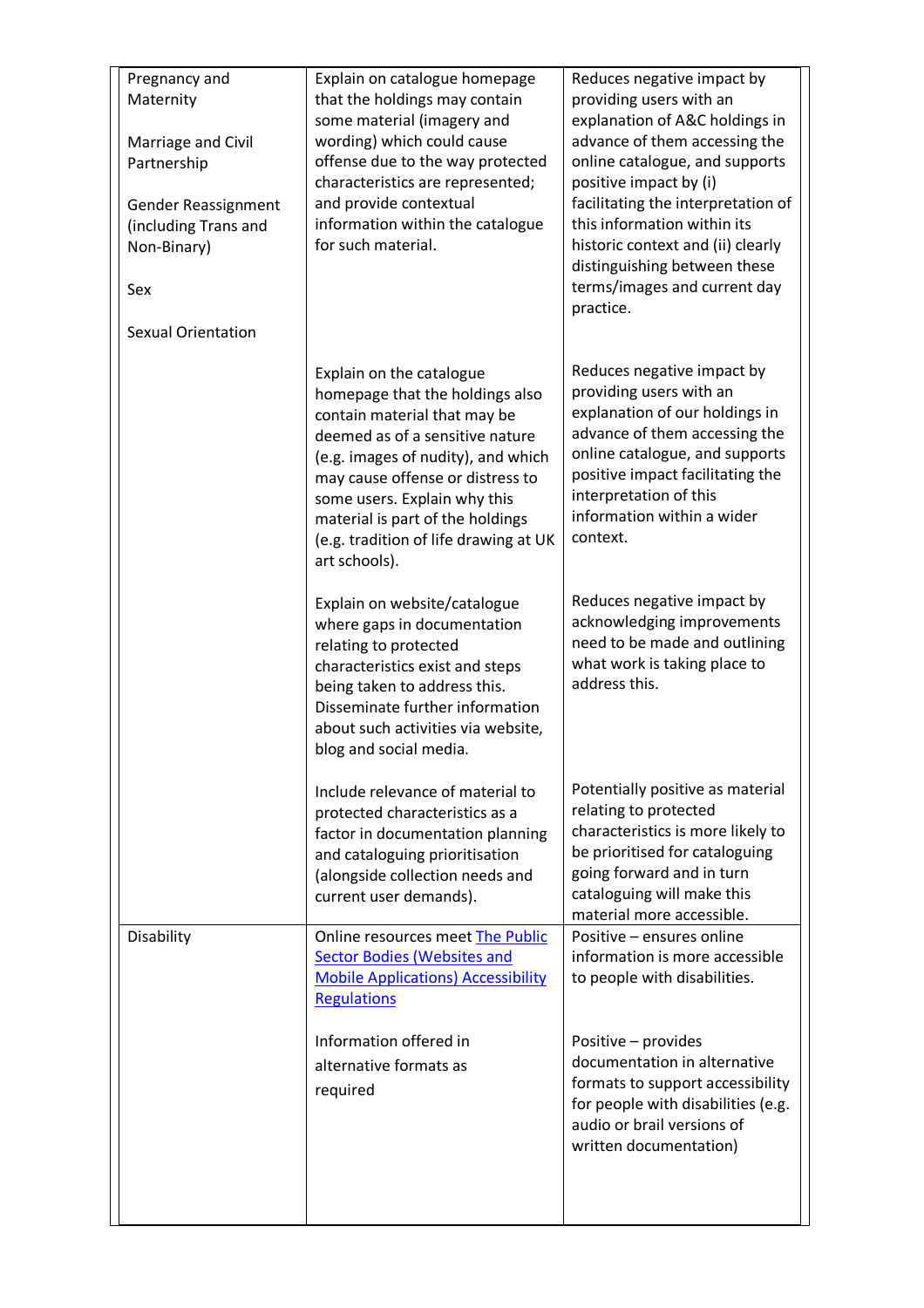# **4.Actions you have taken or planned as a result of your findings:** (Please complete the action plan in this section)

| <b>Action</b>                                                                                                                                                                                                                                                                                                                                                                           | <b>Equality Impact</b>                                                                                                                                                                                                                                                                                                                                                                                                 | <b>Person responsible</b> | <b>Time frame</b>                 |
|-----------------------------------------------------------------------------------------------------------------------------------------------------------------------------------------------------------------------------------------------------------------------------------------------------------------------------------------------------------------------------------------|------------------------------------------------------------------------------------------------------------------------------------------------------------------------------------------------------------------------------------------------------------------------------------------------------------------------------------------------------------------------------------------------------------------------|---------------------------|-----------------------------------|
| Include in the<br><b>Documentation Policy</b><br>(i) more details about<br>the type of<br>information captured<br>and (ii) a commitment<br>to creating accessible<br>documentation.                                                                                                                                                                                                     | The potential for<br>positive impact by<br>ensuring<br>documentation is<br>accessible and<br>relevant to end-users.                                                                                                                                                                                                                                                                                                    | Susannah Waters           | <b>Completed November</b><br>2021 |
| Review<br>Documentation<br>Guidelines in relation<br>to equality impact and<br>PSED. For example,<br>include guidance on<br>reviewing material in<br>relation to protected<br>characteristics;<br>creation and use of<br>relevant terminology<br>(working with<br>stakeholders); and<br>inclusion of contextual<br>information to<br>facilitate<br>understanding and<br>interpretation. | The potential for<br>positive impact by<br>ensuring PSED is<br>embedded into<br>working practices. In<br>addition, working with<br>stakeholders may<br>promote greater<br>understanding and<br>engagement of the<br>holdings.                                                                                                                                                                                          | Michelle Kaye             | AY 2021/22                        |
| Add information to<br>catalogue about (i)<br>how holdings may<br>contain material<br>(imagery and wording)<br>which could cause<br>offense due to their<br>representation of<br>protected<br>characteristics and, (ii)<br>about current gaps in<br>documentation<br>relating to protected<br>characteristics and<br>work being<br>undertaken to address<br>this                         | The potential to<br>reduce negative<br>impact by providing<br>users with an<br>explanation of A&C<br>holdings in advance of<br>them accessing the<br>online catalogue; by<br>acknowledging<br>improvements need<br>to be made; and by<br>outlining what work is<br>taking place to<br>address this.<br>Supports positive<br>impact by facilitating<br>the interpretation of<br>this information<br>within it's a wider | Michelle Kaye             | AY 2021/22                        |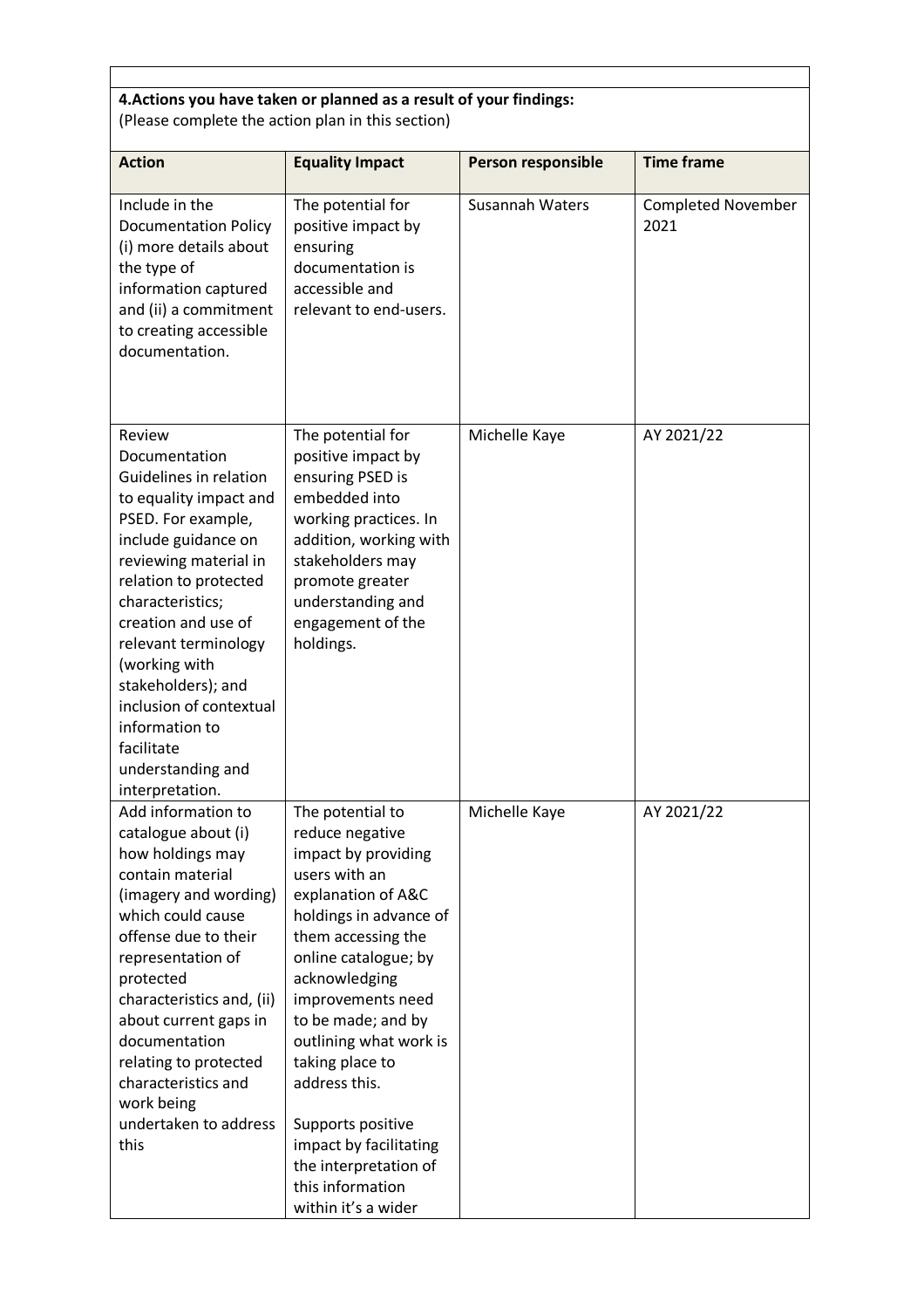|                                                                                                                                                                                                                                  | context.                                                                                                                                                                                                                                |               |            |
|----------------------------------------------------------------------------------------------------------------------------------------------------------------------------------------------------------------------------------|-----------------------------------------------------------------------------------------------------------------------------------------------------------------------------------------------------------------------------------------|---------------|------------|
| Develop an evaluation<br>framework (including<br>reference to collection<br>needs, user needs and<br>equality impact) for<br>use by Archives and<br>Collections staff in<br>relation to<br>documentation<br>planning and review. | The potential for<br>positive impact can be<br>increased through the<br>use of a clear<br>framework (which<br>includes equality<br>consideration) for<br>planning<br>documentation work,<br>and for reviewing<br>progress in this area. | Michelle Kaye | AY 2021/22 |
| Provide updates on<br>documentation work<br>through A&C website,<br>blog and social media<br>channels.                                                                                                                           | The potential for<br>positive impact can be<br>increased through<br>working with<br>stakeholders to<br>ensure their views and<br>needs are taken into<br>consideration in<br>relation to<br>documenting the<br>holdings.                | Michelle Kaye | AY 2021/22 |

#### **5. Where/when will progress and the outcomes of your actions be reported and reviewed:**

Changes to the Documentation Policy will be submitted to the Senior Leadership Group and the Museum & Archive Committee for approval.

Other actions will be incorporated into the Archives and Collections operational plan for 2021/22.

Ongoing progress with documentation work will be reported to the Museum & Archive Committee.

### **6. How will your actions and intended outcomes contribute to the delivery of GSA's equality outcomes:**

The above actions support GSA equality outcome 1*: Actively foster and support an organisational culture in which dignity and respect for self and others is understood and practiced, where confidence is encouraged and promoted, and where ignorance, prejudice and bias is challenged*; and GSA equality outcome 2: *Continue to evaluate our physical and digital environment, aiming to optimise accessibility and inclusivity by acknowledging and providing for the needs of our students, staff and stakeholders.*

#### **The outcome of your assessment:**

No action (no potential for negative or positive impact)  $\boxtimes$ Action to remove barriers/mitigate negative impact  $\boxtimes$ Action to promote positive impact